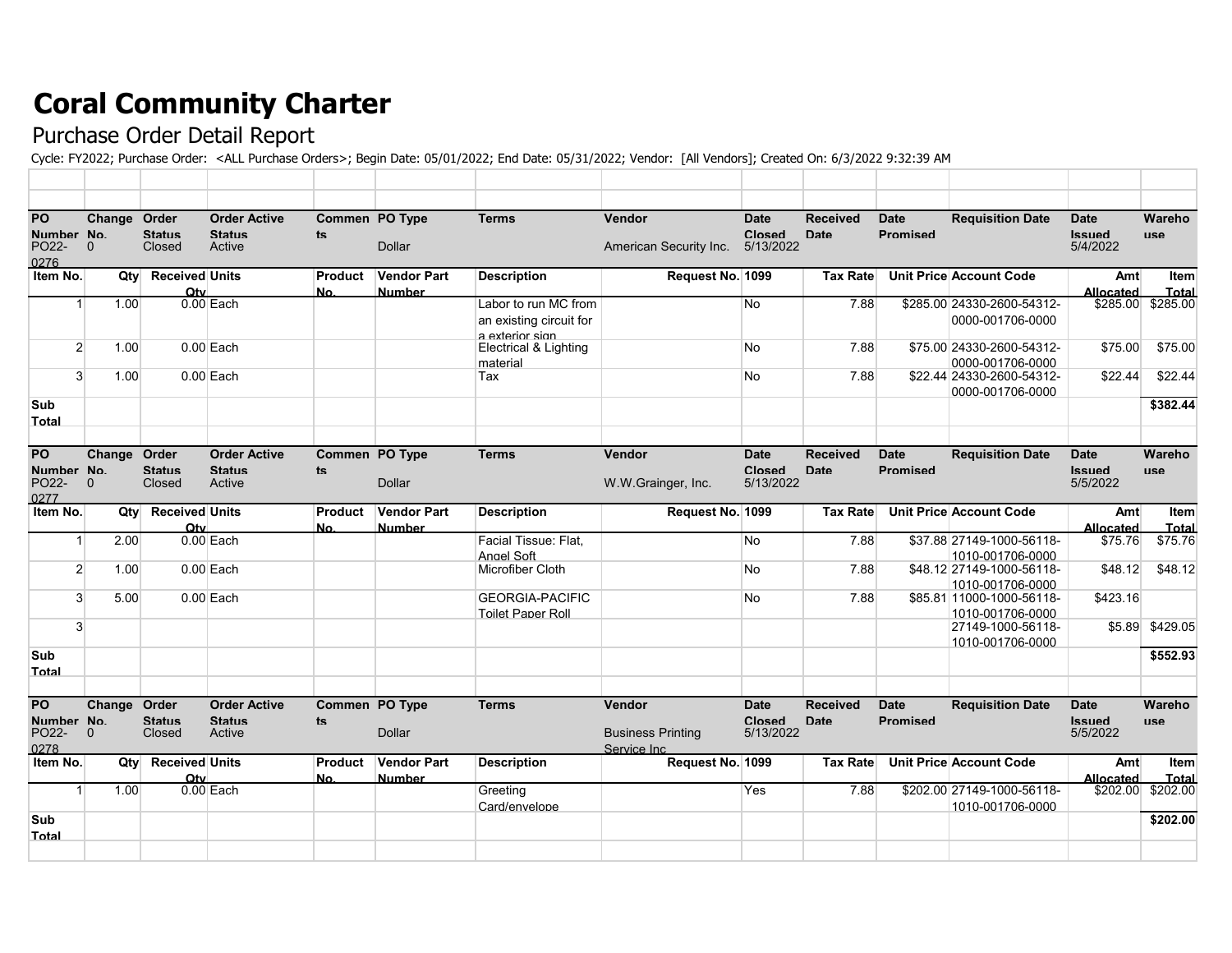| PO                  |              |      | Change Order                 | <b>Order Active</b>     | Commen PO Type        |                                     | <b>Terms</b>                 | Vendor                                                       | <b>Date</b>                | Received        | <b>Date</b>     | <b>Requisition Date</b>                        | <b>Date</b>                | Wareho            |
|---------------------|--------------|------|------------------------------|-------------------------|-----------------------|-------------------------------------|------------------------------|--------------------------------------------------------------|----------------------------|-----------------|-----------------|------------------------------------------------|----------------------------|-------------------|
| Number No.          |              |      | <b>Status</b>                | <b>Status</b>           | ts                    |                                     |                              |                                                              | Closed                     | Date            | <b>Promised</b> |                                                | <b>Issued</b>              | <b>use</b>        |
| PO22-<br>0279       | $\mathbf{0}$ |      | Closed                       | Active                  |                       | <b>Dollar</b>                       |                              | Environment Control of 5/23/2022<br><b>Bernalillo County</b> |                            |                 |                 |                                                | 5/9/2022                   |                   |
| Item No.            |              | Qty  | <b>Received Units</b><br>Otv |                         | Product<br>No.        | <b>Vendor Part</b><br><b>Number</b> | <b>Description</b>           | Request No. 1099                                             |                            | <b>Tax Rate</b> |                 | Unit Price Account Code                        | Amt<br>Allocated           | Item<br>Total     |
| 1 <sup>1</sup>      |              | 1.00 |                              | $0.00$ Each             |                       |                                     | <b>Cleaning Services for</b> |                                                              | Yes                        | 7.88            |                 | \$5.523.87 24308-2600-54312-                   | \$5,523.87 #######         |                   |
|                     |              |      |                              |                         |                       |                                     | Mav 2022                     |                                                              |                            |                 |                 | 0000-001706-0000                               |                            |                   |
| Sub<br>Total        |              |      |                              |                         |                       |                                     |                              |                                                              |                            |                 |                 |                                                |                            | #######           |
|                     |              |      |                              |                         |                       |                                     |                              |                                                              |                            |                 |                 |                                                |                            |                   |
| PO                  |              |      | Change Order                 | <b>Order Active</b>     | Commen PO Type        |                                     | <b>Terms</b>                 | Vendor                                                       | <b>Date</b>                | <b>Received</b> | <b>Date</b>     | <b>Requisition Date</b>                        | <b>Date</b>                | Wareho            |
| Number No.          |              |      | <b>Status</b>                | <b>Status</b>           | ts                    |                                     |                              |                                                              | Closed                     | Date            | <b>Promised</b> |                                                | <b>Issued</b>              | <b>USA</b>        |
| PO22-               | $\mathbf{1}$ |      | <b>Issued</b>                | Active                  |                       | <b>Dollar</b>                       |                              | <b>Environment Control of</b>                                |                            |                 |                 |                                                | 5/9/2022                   |                   |
| 0279<br>Item No.    |              | Qty  | <b>Received Units</b>        |                         | Product               | Vendor Part                         | <b>Description</b>           | <b>Bernalillo County</b><br>Request No. 1099                 |                            | <b>Tax Rate</b> |                 | <b>Unit Price Account Code</b>                 | Amt                        | <b>Item</b>       |
|                     |              |      | Otv                          |                         | No.                   | <b>Number</b>                       |                              |                                                              |                            |                 |                 |                                                | <b>Allocated</b>           | Total             |
| 1                   |              | 1.00 |                              | $0.00$ Each             |                       |                                     | <b>Cleaning Services for</b> |                                                              | Yes                        | 7.88            |                 | \$5,523.87 24308-2600-54312-                   | \$4,825.12                 |                   |
| $\mathbf{1}$        |              |      |                              |                         |                       |                                     | Mav 2022                     |                                                              |                            |                 |                 | 0000-001706-0000<br>24330-2600-54312-          |                            | \$698.75 #######  |
|                     |              |      |                              |                         |                       |                                     |                              |                                                              |                            |                 |                 | 0000-001706-0000                               |                            |                   |
| Sub                 |              |      |                              |                         |                       |                                     |                              |                                                              |                            |                 |                 |                                                |                            | #######           |
| Total               |              |      |                              |                         |                       |                                     |                              |                                                              |                            |                 |                 |                                                |                            |                   |
|                     |              |      |                              |                         |                       |                                     |                              |                                                              |                            |                 |                 |                                                |                            |                   |
| PO                  |              |      | Change Order                 | <b>Order Active</b>     | Commen PO Type        |                                     | <b>Terms</b>                 | Vendor                                                       | <b>Date</b>                | <b>Received</b> | <b>Date</b>     | <b>Requisition Date</b>                        | <b>Date</b>                | Wareho            |
| Number No.<br>PO22- | $\mathbf{0}$ |      | <b>Status</b><br>Closed      | <b>Status</b><br>Active | $ts$                  | <b>Dollar</b>                       |                              | <b>Amazon Services Inc</b>                                   | <b>Closed</b><br>5/20/2022 | Date            | <b>Promised</b> |                                                | <b>Issued</b><br>5/11/2022 | <b>use</b>        |
| 0280                |              |      |                              |                         |                       |                                     |                              |                                                              |                            |                 |                 |                                                |                            |                   |
| Item No.            |              | Qty  | <b>Received Units</b>        |                         | Product               | <b>Vendor Part</b>                  | <b>Description</b>           | Request No. 1099                                             |                            | <b>Tax Rate</b> |                 | <b>Unit Price Account Code</b>                 | Amt                        | Item              |
| 1                   |              | 2.00 | Otv                          | $0.00$ Each             | No.                   | <b>Number</b>                       | VIZ-PRO Magnetic             |                                                              | No                         | 7.88            |                 | \$202.90 24330-1000-56118-                     | Allocated<br>\$405.80      | Total<br>\$405.80 |
|                     |              |      |                              |                         |                       |                                     | Drv Erase Board              |                                                              |                            |                 |                 | 1010-001706-0000                               |                            |                   |
| $\overline{2}$      |              | 1.00 |                              | $0.00$ Each             |                       |                                     | Nisorpa Commercial           |                                                              | No                         | 7.88            |                 | \$112.99 24330-1000-56118-                     |                            | \$112.99 \$112.99 |
|                     |              |      |                              |                         |                       |                                     | Grade Door Floor Mat         |                                                              |                            |                 |                 | 1010-001706-0000                               |                            |                   |
| Sub                 |              |      |                              |                         |                       |                                     | $3' \times 10'$              |                                                              |                            |                 |                 |                                                |                            | \$518.79          |
| Total               |              |      |                              |                         |                       |                                     |                              |                                                              |                            |                 |                 |                                                |                            |                   |
|                     |              |      |                              |                         |                       |                                     |                              |                                                              |                            |                 |                 |                                                |                            |                   |
| <b>PO</b>           |              |      | Change Order                 | <b>Order Active</b>     | <b>Commen PO Type</b> |                                     | <b>Terms</b>                 | Vendor                                                       | <b>Date</b>                | <b>Received</b> | <b>Date</b>     | <b>Requisition Date</b>                        | <b>Date</b>                | Wareho            |
| Numher No.          |              |      | <b>Status</b>                | <b>Status</b>           | ts.                   |                                     |                              | We Find Leaks                                                | Closed                     | <b>Date</b>     | Promised        |                                                | hauzzl                     | <b>IISA</b>       |
| PO22-<br>0281       | $\mathbf{0}$ |      | <b>Issued</b>                | Active                  |                       | Dollar                              |                              |                                                              |                            |                 |                 |                                                | 5/13/2022                  |                   |
| Item No.            |              | Qty  | <b>Received Units</b>        |                         | Product               | <b>Vendor Part</b>                  | <b>Description</b>           | Request No. 1099                                             |                            | <b>Tax Rate</b> |                 | Unit Price Account Code                        | Amt                        | Item              |
|                     |              |      | Otv                          |                         | No.                   | <b>Number</b>                       |                              |                                                              |                            |                 |                 |                                                | <b>Allocated</b>           | Total             |
| $\mathbf{1}$        |              | 1.00 |                              | $0.00$ Each             |                       |                                     | <b>Drain Inspection</b>      |                                                              | No                         | 7.88            |                 | \$2,800.00 31701-4000-54315-                   | \$2,800.00 #######         |                   |
| $\overline{2}$      |              | 1.00 |                              | $0.00$ Each             |                       |                                     | Tax                          |                                                              | No                         | 7.88            |                 | 0000-001706-0000<br>\$220.50 31701-4000-54315- | \$220.50                   | \$220.50          |
|                     |              |      |                              |                         |                       |                                     |                              |                                                              |                            |                 |                 | 0000-001706-0000                               |                            |                   |
| Sub                 |              |      |                              |                         |                       |                                     |                              |                                                              |                            |                 |                 |                                                |                            | #######           |
| Total               |              |      |                              |                         |                       |                                     |                              |                                                              |                            |                 |                 |                                                |                            |                   |
|                     |              |      |                              |                         |                       |                                     |                              |                                                              |                            |                 |                 |                                                |                            |                   |